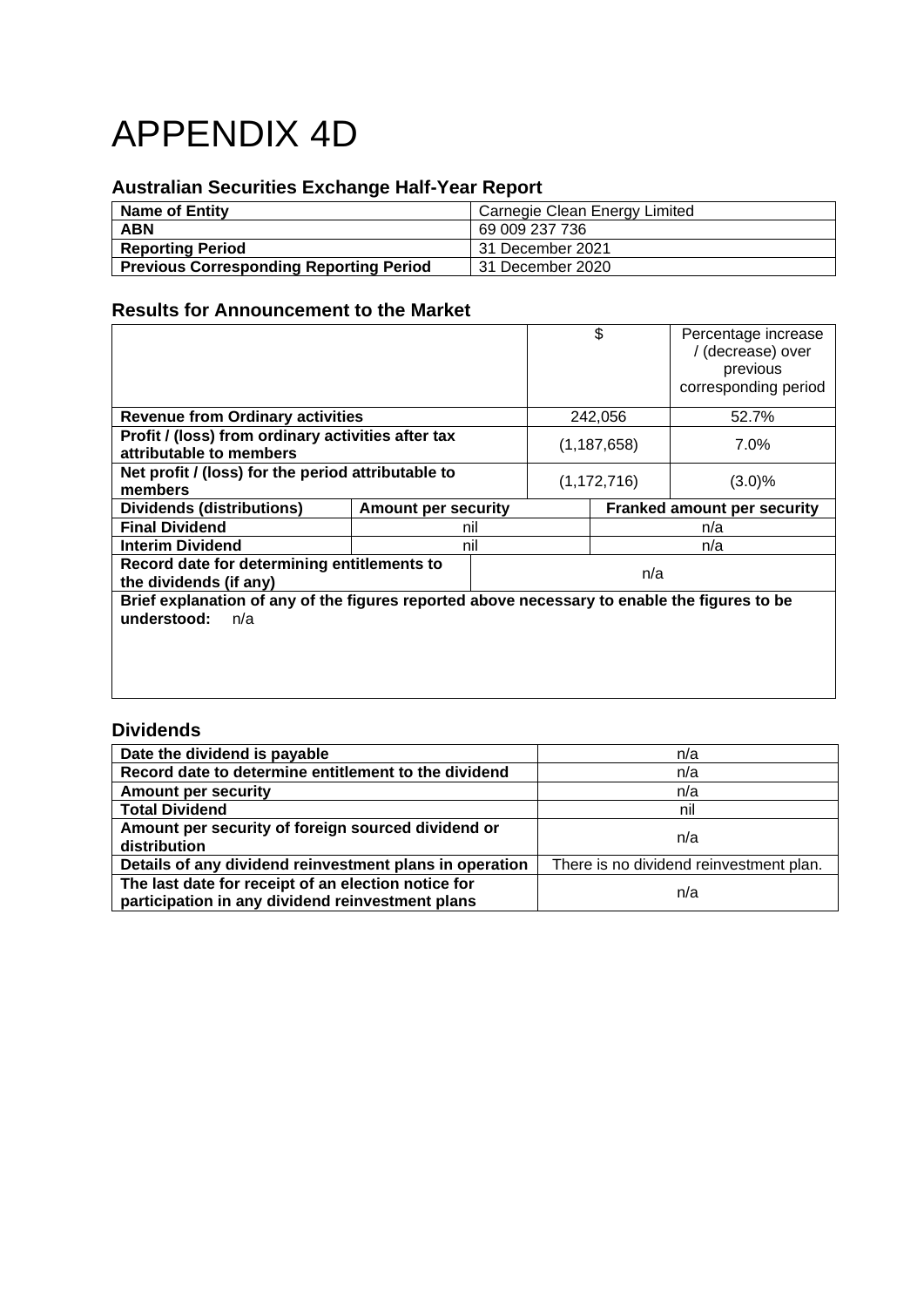## **Net Tangible Asset Backing**

|                                     | <b>Current Period</b> | <b>Previous Corresponding</b><br><b>Period</b> |
|-------------------------------------|-----------------------|------------------------------------------------|
| Net tangible asset backing per      | 0.05                  | 0.03                                           |
| ordinary security (cents per share) | cent                  | cent                                           |

## **Control Gained over Entities having a Material Effect**

| Name of Entity (or group of entities) | n/a |
|---------------------------------------|-----|
|---------------------------------------|-----|

## **Gain of Control of Entities having a Material Effect**

| Name of Entity (or group of entities)                                                                                                                                                                             | n/a |  |
|-------------------------------------------------------------------------------------------------------------------------------------------------------------------------------------------------------------------|-----|--|
| Date of the gain of control                                                                                                                                                                                       | n/a |  |
| The contribution of such entities to the reporting entity's profit from ordinary activities<br>during the period and the profit or loss of such entities during the whole of the previous<br>corresponding period |     |  |
| n/a                                                                                                                                                                                                               |     |  |

## **Details of Associates and Joint Venture Entities**

| <b>Name of Entity</b> | <b>Percentage Held</b> |                        | <b>Share of Net Profit/(Loss)</b> |                        |
|-----------------------|------------------------|------------------------|-----------------------------------|------------------------|
|                       | <b>Current Period</b>  | <b>Previous Period</b> | <b>Current Period</b>             | <b>Previous Period</b> |
|                       |                        |                        |                                   |                        |
|                       |                        |                        |                                   |                        |

## **Foreign Entities Accounting Framework**

International Financial Reporting Standards

## **Audit/Review Status**

| This report is based on accounts to which one of the following applies: (Mark with "YES" or<br>"NO")                                                                    |           |                                             |     |
|-------------------------------------------------------------------------------------------------------------------------------------------------------------------------|-----------|---------------------------------------------|-----|
| The accounts have been audited                                                                                                                                          | <b>No</b> | The accounts have been subject to<br>review | Yes |
| If the accounts have been audited or subject to review and are subject to dispute or<br>qualification, a description of the dispute or qualification:<br>Not Applicable |           |                                             |     |

Print name: Grant Mooney Company Secretary Date: 24 February 2022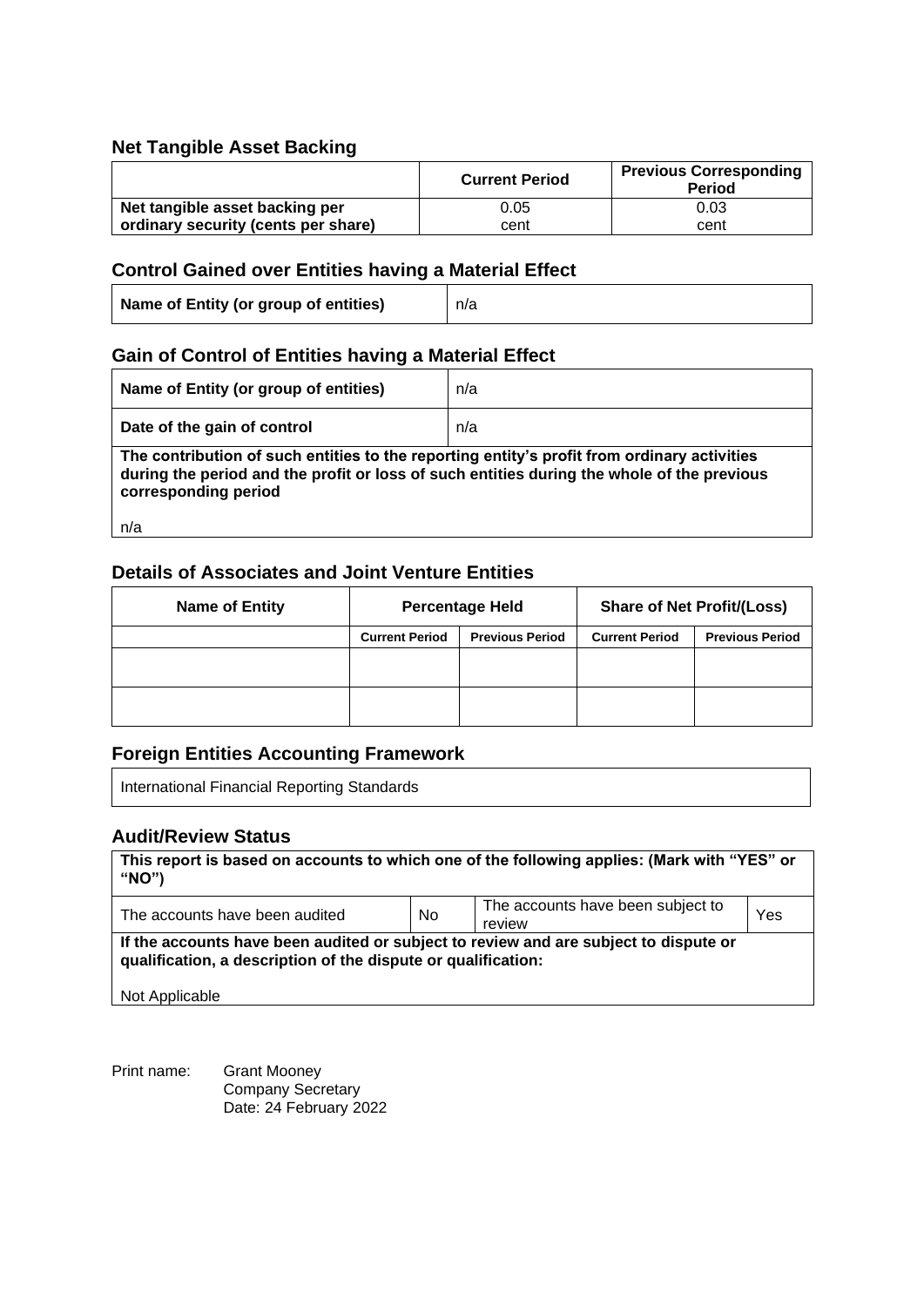## **INTERIM CONDENSED CONSOLIDATED FINANCIAL STATEMENTS**

## **FOR THE HALF YEAR ENDED**

**31 DECEMBER 2021**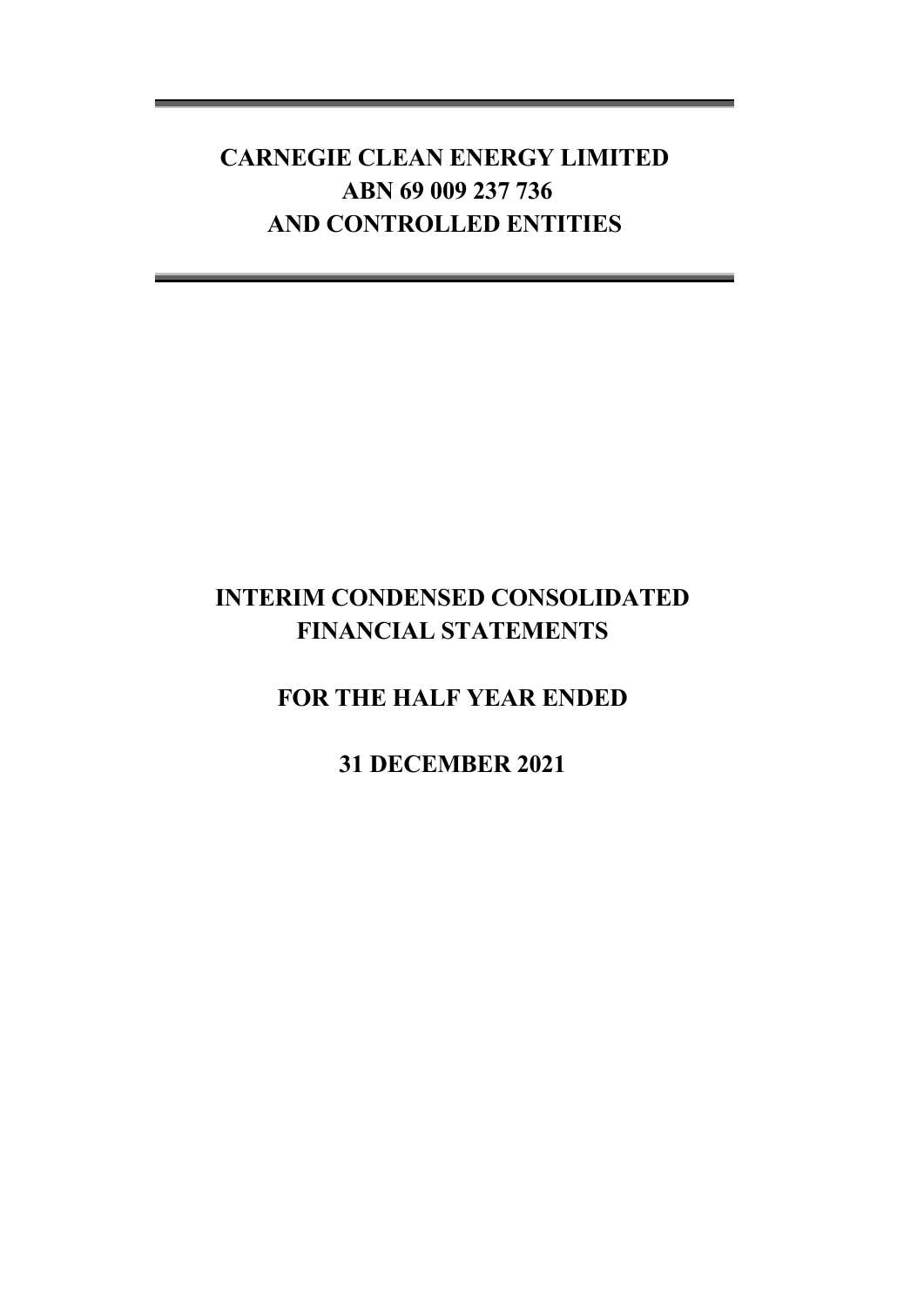## **CONTENTS**

**\_\_\_\_\_\_\_\_\_\_\_\_\_\_\_\_\_\_\_\_\_\_\_\_\_\_\_\_\_\_\_\_\_\_\_\_\_\_\_\_\_\_\_\_\_\_\_\_\_\_\_\_\_\_\_\_\_\_\_\_\_\_\_\_**

## Page No.

| CONSOLIDATED STATEMENT OF PROFIT OR LOSS AND OTHER |
|----------------------------------------------------|
|                                                    |
|                                                    |
|                                                    |
|                                                    |
|                                                    |
|                                                    |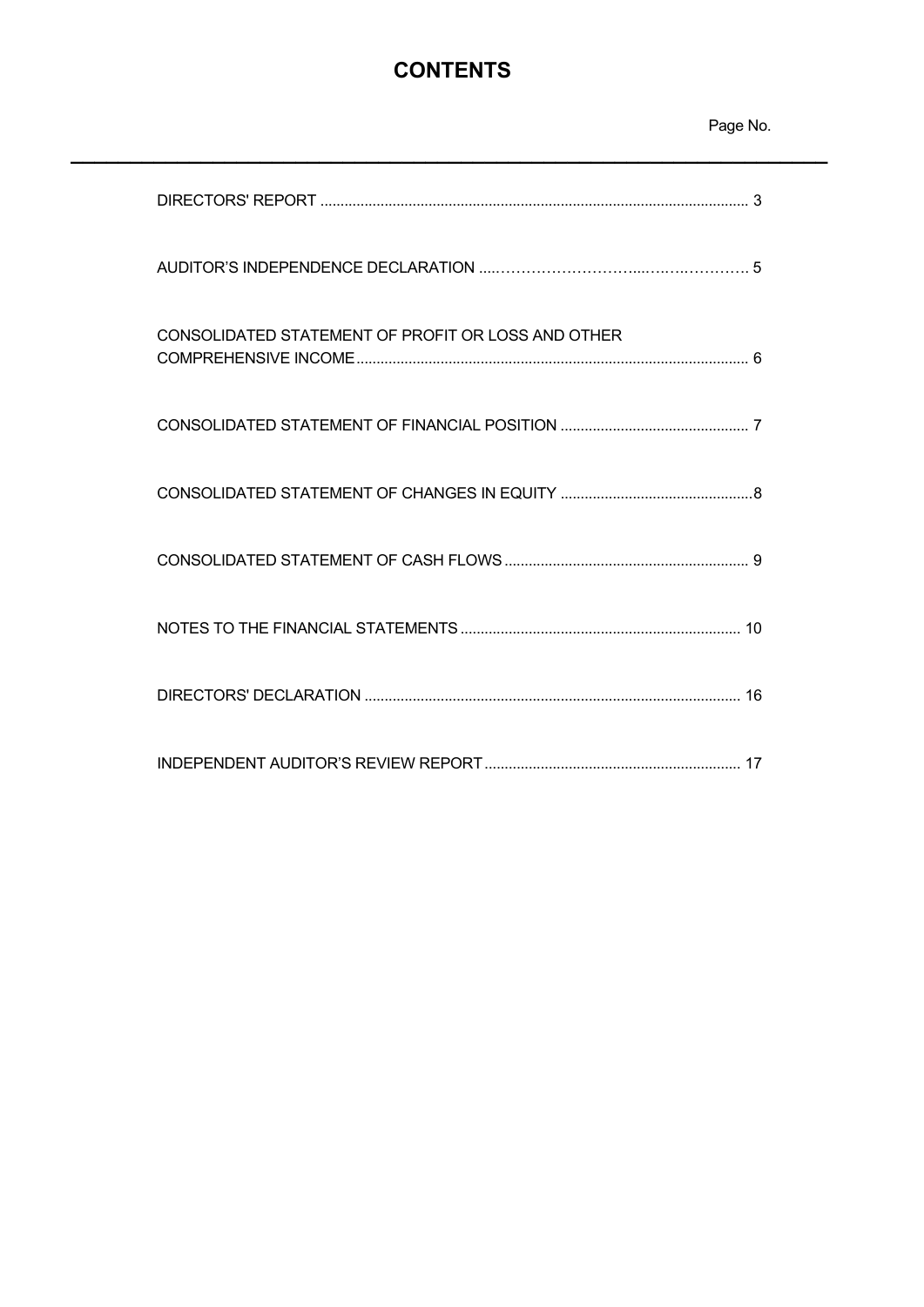#### **DIRECTORS' REPORT 31 DECEMBER 2021**

The Directors present their report together with the interim condensed consolidated financial statements of Carnegie Clean Energy Limited ("the Company", or "Carnegie") and its controlled entities, ("the Consolidated Group", or "Group") for the half-year ended 31 December 2021.

### **DIRECTORS**

The names of Directors who held office during or since the end of the half-year:

| (Chairman)               |
|--------------------------|
| (Non-Executive Director) |
| (Non-Executive Director) |
| (Non-Executive Director) |
|                          |

Directors were in office for the entire period and up to the date of this report unless otherwise stated.

#### **PRINCIPAL ACTIVITIES**

The principal activity of the Consolidated Group during the period was the development of the CETO Wave Energy Technology.

#### **OPERATING RESULTS**

The net loss after tax of the Consolidated Group for the half year ended 31 December 2021 amounted to \$1,172,716 (2020: net loss \$1,208,997).

#### **REVIEW OF OPERATIONS**

During the period to 31 December 2021, the Consolidated Group's activities included the following:

#### **Product Development**

- Carnegie completed the CETO Digital Development Pathway which included advancing innovation opportunities capable of improving the performance of CETO through greater energy capture, more efficient conversion into electricity, higher system reliability, and reduction in cost. Significant progress was made on the development of Carnegie's Intelligent Control products, power take-off system and hydrodynamic simulations supporting the advancement of the CETO architecture. The technical and commercial progress achieved during the CETO Digital Development Pathway supported the Company's successful selection as a Contractor for Phase 1 of the EuropeWave Pre-Commercial Procurement (PCP).
- New products have been developed and external funding and support has been awarded to Carnegie's product development activities including:
	- $\circ$  In December 2021, CETO Wave Energy Ireland Limited, a wholly owned subsidiary of Carnegie Clean Energy, was selected to receive a Phase 1 contract under the EuropeWave Pre-Commercial Procurement (PCP) programme which aims to support promising wave energy converter systems. CETO Wave Energy Ireland will be paid €291k (A\$463k) to deliver required Phase 1 activities including tank testing and delivering a CETO concept design for potential deployment at the open-water facilities of the Biscay Marine Energy Platform (BiMEP) in the Basque Country and the European Marine Energy Centre (EMEC) in Scotland in Phase 3.

CETO Wave Energy Ireland Limited will deliver Phase 1 of the PCP, which runs from January to June 2022, with the support of an impressive team including SAITEC Offshore Technologies, Yavin Four Consultants, DNV UK Ltd, IHCantabria and Julia F. Chozas Consulting Engineer. Following the conclusion of Phase 1, another rigorous selection process will be conducted, with five of the seven contractors selected to proceed to Phase 2, and subsequently three contractors will be selected for the third and final deployment phase.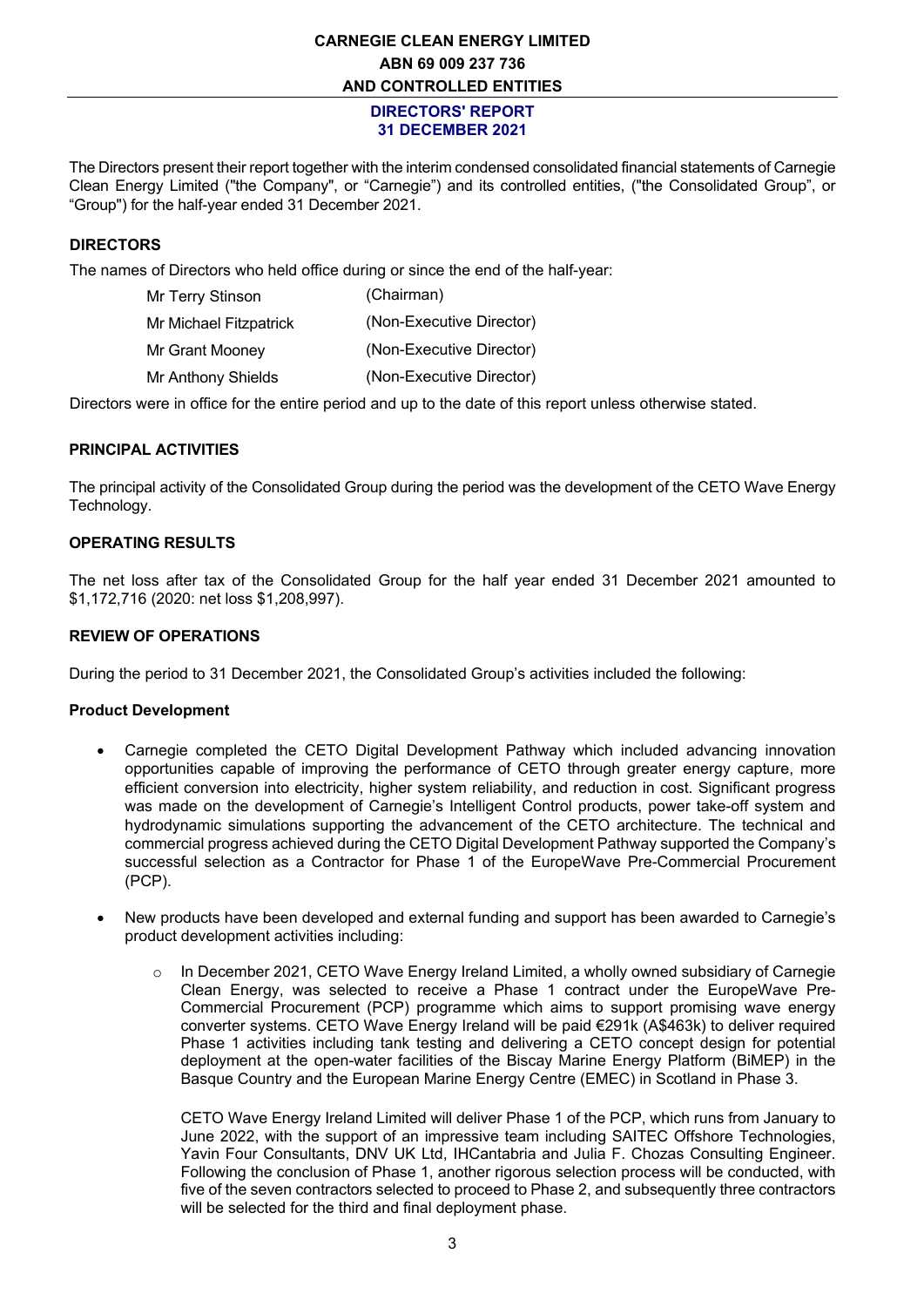**DIRECTORS' REPORT 31 DECEMBER 2021**

#### **REVIEW OF OPERATIONS (continued) Product Development (continued)**

o Carnegie launched MoorPower, a CETO derived wave energy product designed for moored vessels which offers a solution to the challenge of securing clean and reliable energy for offshore activities, reducing reliance on diesel generation. Funding of \$1.35m was awarded from the Blue Economy Cooperative Research Centre (CRC) to deliver a Moor Power Scaled Demonstrator Project. Over the 2 years of this Project, Carnegie will design, install and operate a scaled demonstrator of the MoorPower technology offshore from its headquarters and research facility in North Fremantle, Western Australia.

The Project will be delivered in collaboration with a consortium of partners including two of Australia's largest aquaculture companies, Huon Aquaculture and Tassal Group. Additional industry and academic partners include DNV GL Australia, Advanced Composite Structures Australia, University of Tasmania, Climate KIC/Australian Ocean Energy Group, AMC Search and University of Queensland. This \$3.4m Project is supported by \$1.35m cash from the Blue Economy CRC and \$265,000 cash from Carnegie with the balance of funding provided as in kind-support from all the project partners.

#### **Garden Island Microgrid**

• Carnegie's Garden Island Microgrid asset, a 2MW solar array with a 2MW/0.5MWh battery energy storage system, continues to operate and provide clean, reliable energy to HMAS Stirling, Australia's largest naval base. Department of Defence purchases all the power produced by the plant under Carnegie's Power Supply Agreement.

#### **Corporate**

- Carnegie received a research and development tax incentive cash rebate from the Australian Tax Office of \$106,565 in relation to eligible research and development expenditure incurred in the year ended 30 June 2020.
- Carnegie held its Annual General Meeting on 23 November 2021. All resolutions were passed on a poll.

#### **SIGNIFICANT EVENTS SUBSEQUENT TO THE HALF-YEAR END**

There has been no additional matter or circumstance that has arisen after balance date that has significantly affected or may significantly affect, the operations of the Group, the results of those operations, or the state of affairs of the Group in future financial periods.

#### **AUDITOR'S INDEPENDENCE DECLARATION**

The auditor's independence declaration for the half year ended 31 December 2021 has been received and can be found on page 5.

Signed on 24<sup>th</sup> February 2022 in accordance with a resolution of the Board of Directors.

Director Director

**GRANT MOONEY TERRY STINSON**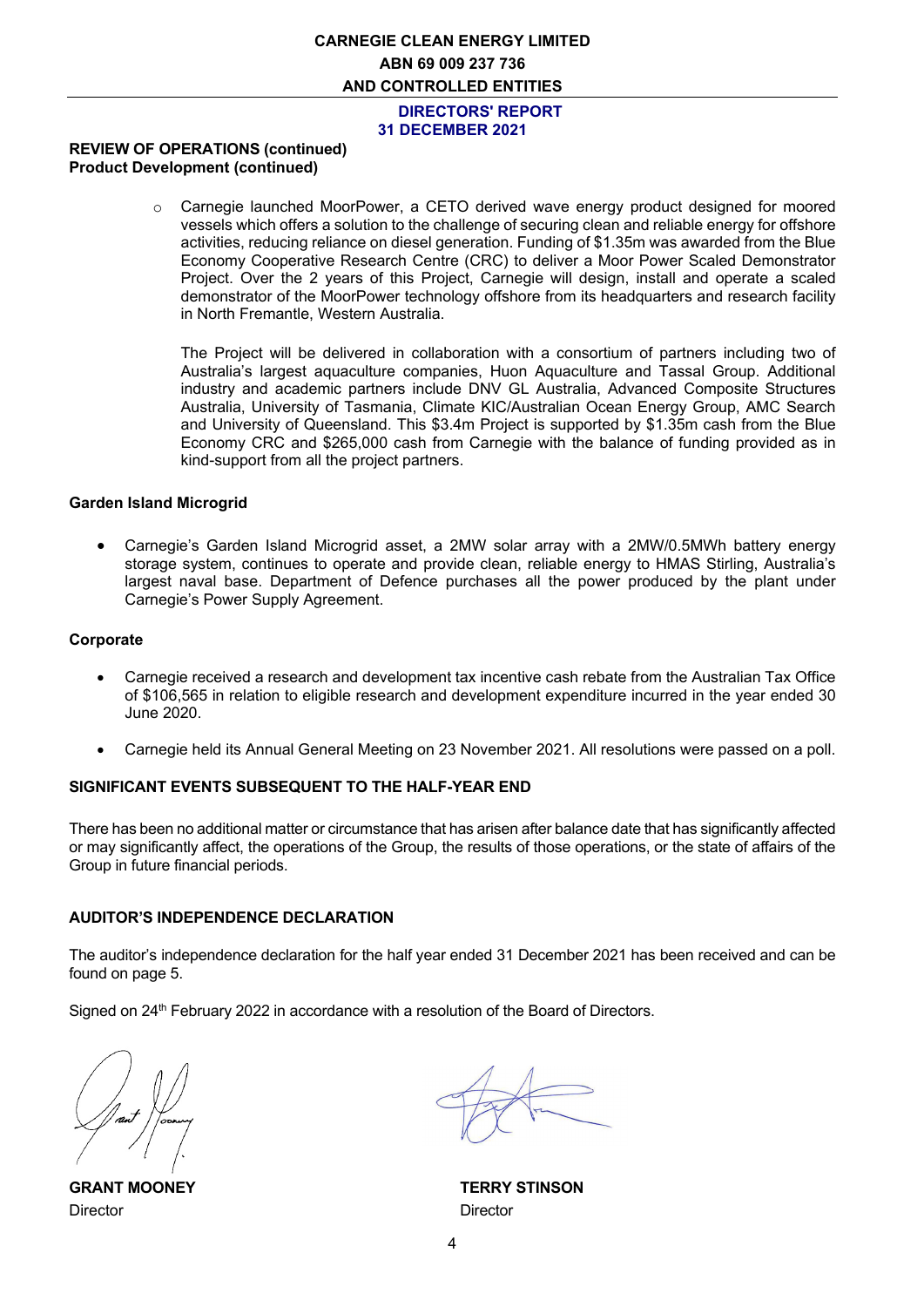

#### **AUDITOR'S INDEPENDENCE DECLARATION**

As lead auditor for the review of the consolidated financial report of Carnegie Clean Energy Limited for the half-year ended 31 December 2021, I declare that to the best of my knowledge and belief, there have been no contraventions of:

- a) the auditor independence requirements of the *Corporations Act 2001* in relation to the review; and
- b) any applicable code of professional conduct in relation to the review.

**Perth, Western Australia 24 February 2022**

*Morman Glad*<br>NG Neill

**Partner**

#### hlb.com.au

HLB Mann Judd (WA Partnership) ABN 22 193 232 714 Level 4, 130 Stirling Street, Perth WA 6000 / PO Box 8124 Perth BC WA 6849 T: +61 (0)8 9227 7500 E: mailbox@hlbwa.com.au Liability limited by a scheme approved under Professional Standards Legislation.

HLB Mann Judd (WA Partnership) is a member of HLB International, the global advisory and accounting network.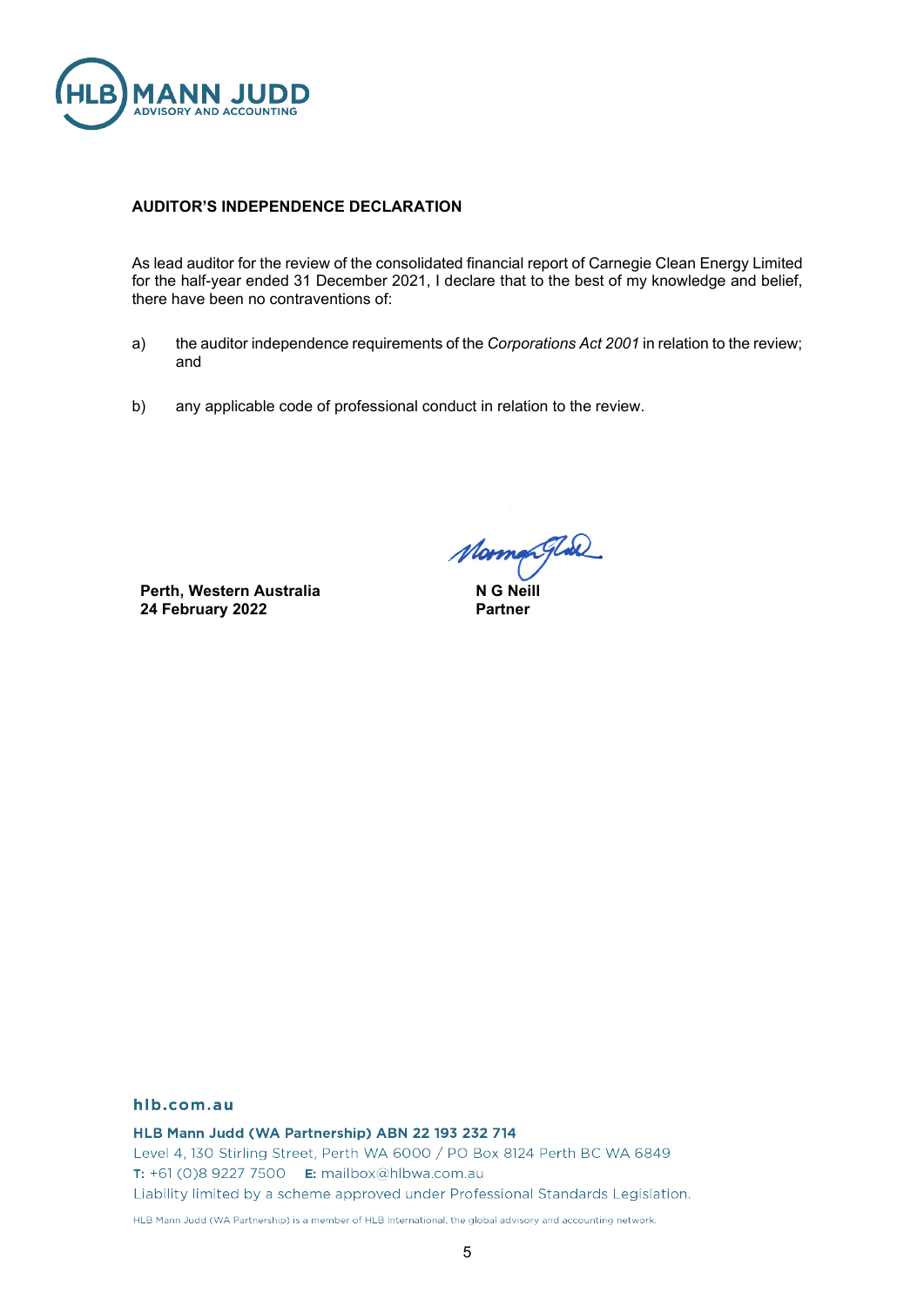#### **CONSOLIDATED STATEMENT OF PROFIT OR LOSS AND OTHER COMPREHENSIVE INCOME FOR THE HALF-YEAR ENDED 31 DECEMBER 2021**

|                                                                 | <b>Note</b>               | <b>Consolidated Group</b> |               |  |
|-----------------------------------------------------------------|---------------------------|---------------------------|---------------|--|
|                                                                 |                           | 31.12.2021                | 31.12.2020    |  |
|                                                                 |                           | \$                        | \$            |  |
| <b>Revenue</b>                                                  |                           |                           |               |  |
| Sales revenue                                                   | $\ensuremath{\mathsf{3}}$ | 226,797                   | (243)         |  |
|                                                                 |                           | 226,797                   | (243)         |  |
| <b>Other income</b>                                             |                           |                           |               |  |
| Cash flow boost                                                 |                           |                           | 50,000        |  |
| Net gain/(loss) on disposal of fixed assets                     |                           | (2, 498)                  | 20,620        |  |
| Other sundry income                                             | 3                         | 17,756                    | 88,142        |  |
|                                                                 |                           | 15,258                    | 158,762       |  |
| <b>Expenses</b>                                                 |                           |                           |               |  |
| Depreciation and amortisation expense                           | 4                         | (140, 419)                | (242, 031)    |  |
| Employee and directors' expenses                                |                           | (390, 195)                | (274, 167)    |  |
| Employee share-based payments                                   |                           | (560, 515)                | (69, 117)     |  |
| Finance costs                                                   |                           |                           | (113, 309)    |  |
| Professional fees                                               |                           | (68, 159)                 | (53, 616)     |  |
| Occupancy and administrative expenses                           |                           | (270, 512)                | (149, 151)    |  |
| Impairment expense                                              |                           |                           | (366, 607)    |  |
| Other expenses from ordinary activities                         |                           | 87                        |               |  |
| <b>Total expenses</b>                                           |                           | (1,429,713)               | (1, 267, 998) |  |
| Loss before income tax                                          |                           | (1, 187, 658)             | (1, 109, 478) |  |
| Income tax benefit/(expense)                                    |                           |                           |               |  |
| Loss for the period from continuing operations                  |                           | (1, 187, 658)             | (1, 109, 478) |  |
| Profit/(Loss) from discontinued operations                      | 15                        | 14,942                    | (99, 519)     |  |
| Net Loss for the period                                         |                           | (1, 172, 716)             | (1, 208, 997) |  |
| Other comprehensive income                                      |                           |                           |               |  |
| Exchange differences on translating foreign controlled entities |                           | (2,789)                   | (741)         |  |
| Total comprehensive loss for the period                         |                           | (1, 175, 505)             | (1, 209, 738) |  |
|                                                                 |                           |                           |               |  |
| Total comprehensive income/(loss) attributable to:              |                           |                           |               |  |
| Members of the parent entity                                    |                           | (1, 175, 505)             | (1, 209, 738) |  |
| Earnings per share from continuing operations                   |                           |                           |               |  |
| Basic loss per share (cents per share)                          |                           | (0.008)                   | (0.010)       |  |
| Diluted loss per share (cents per share)                        |                           | (0.008)                   | (0.010)       |  |
| Earnings per share from discontinued operations                 |                           |                           |               |  |
| Basic loss per share (cents per share)                          |                           | (0.000)                   | (0.001)       |  |
| Diluted loss per share (cents per share)                        |                           | (0.000)                   | (0.001)       |  |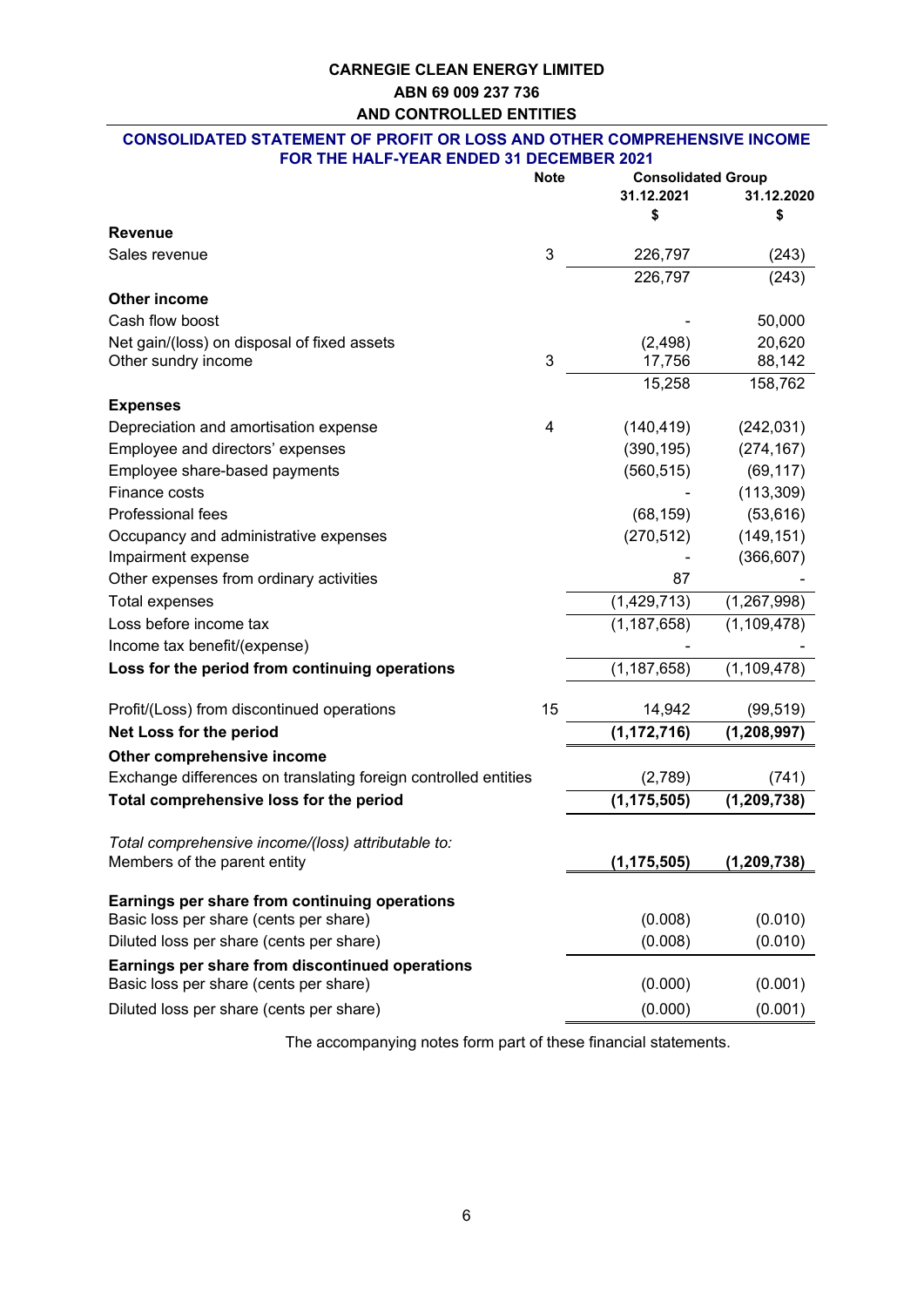### **CONSOLIDATED STATEMENT OF FINANCIAL POSITION AS AT 31 DECEMBER 2021**

|                                  | <b>Note</b>    | <b>Consolidated Group</b> |                 |
|----------------------------------|----------------|---------------------------|-----------------|
|                                  |                | 31.12.2021                | 30.06.2021      |
|                                  |                | \$                        | \$              |
| <b>CURRENT ASSETS</b>            |                |                           |                 |
| Cash and cash equivalents        |                | 4,695,577                 | 3,633,171       |
| Trade and other receivables      | 6              | 64,776                    | 1,398,847       |
| TOTAL CURRENT ASSETS             |                | 4,760,353                 | 5,032,018       |
| <b>NON-CURRENT ASSETS</b>        |                |                           |                 |
| Trade and other receivables      | 6              | 539,703                   | 539,336         |
| Other financial assets           |                | 12,414                    | 12,414          |
| Property, plant and equipment    | $\overline{7}$ | 2,075,924                 | 2,092,948       |
| Leased assets - right of use     | 5              |                           | 39,940          |
| Intangible assets                |                | 14,518,366                | 14,274,621      |
| <b>TOTAL NON-CURRENT ASSETS</b>  |                | 17,146,407                | 16,959,259      |
| <b>TOTAL ASSETS</b>              |                | 21,906,760                | 21,991,277      |
|                                  |                |                           |                 |
| <b>CURRENT LIABILITIES</b>       |                |                           |                 |
| Trade and other payables         | 9              | 304,818                   | 333,762         |
| Short-term provisions            |                | 120,365                   | 95,785          |
| Lease liability                  | 10             |                           | 47,162          |
| <b>TOTAL CURRENT LIABILITIES</b> |                | 425,183                   | 476,709         |
| <b>NON-CURRENT LIABILITIES</b>   |                |                           |                 |
| Long-term provisions             |                | 54,983                    | 68,233          |
| TOTAL NON-CURRENT LIABILITIES    |                | 54,983                    | 68,233          |
| <b>TOTAL LIABILITIES</b>         |                | 480,166                   | 544,942         |
|                                  |                |                           |                 |
| <b>NET ASSETS</b>                |                | 21,426,594                | 21,446,335      |
| <b>EQUITY</b>                    |                |                           |                 |
| Issued capital                   | 12             | 208,256,424               | 207,661,175     |
| Reserves                         |                | 1,510,696                 | 962,970         |
| <b>Accumulated losses</b>        |                | (188, 340, 526)           | (187, 177, 810) |
| <b>TOTAL EQUITY</b>              |                | 21,426,594                | 21,446,335      |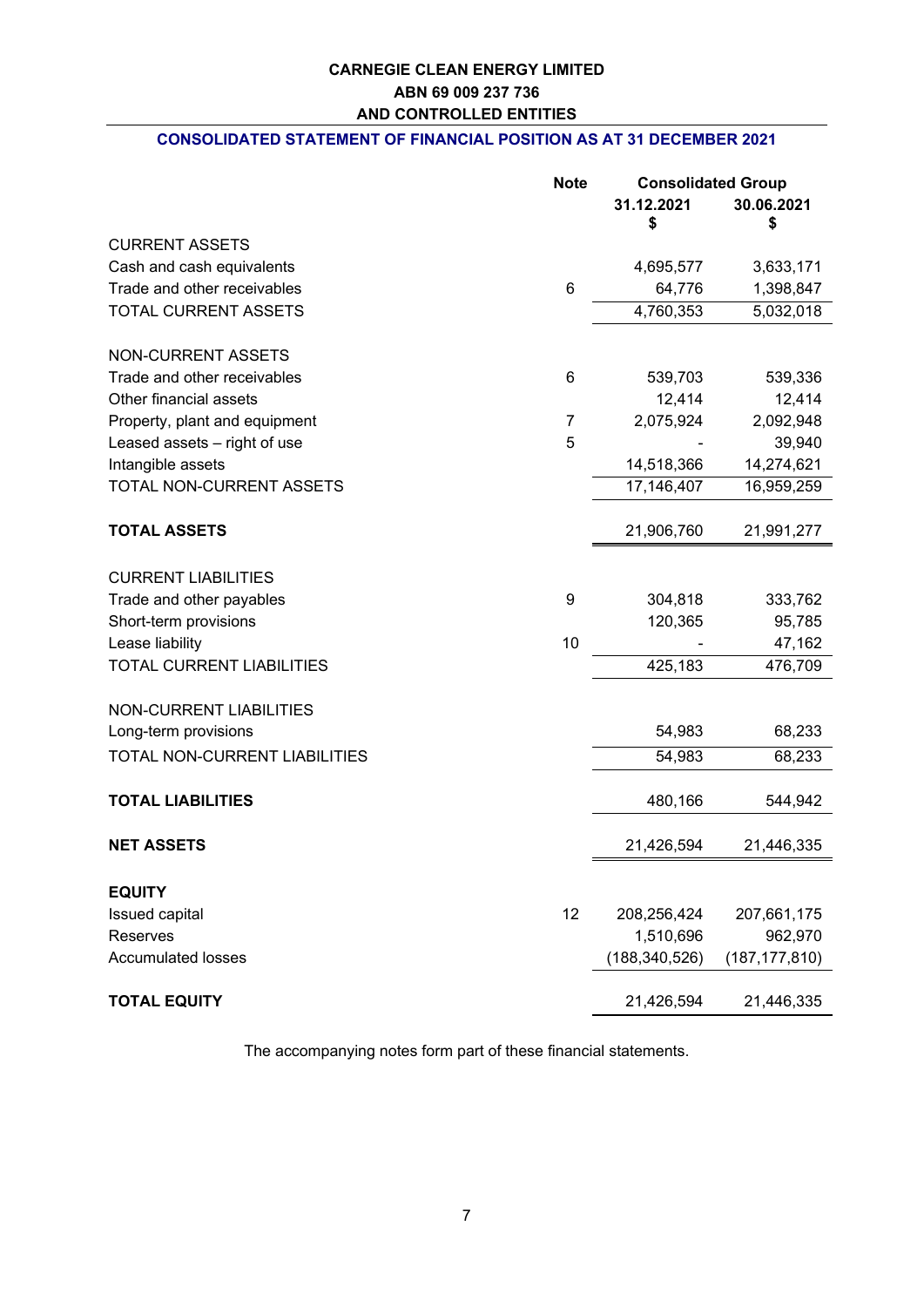## **CONSOLIDATED STATEMENT OF CHANGES IN EQUITY FOR THE HALF-YEAR ENDED 31 DECEMBER 2021**

|                                                                             |                |                    | Foreign         |                |                  |
|-----------------------------------------------------------------------------|----------------|--------------------|-----------------|----------------|------------------|
|                                                                             | <b>Issued</b>  | <b>Accumulated</b> | <b>Currency</b> | Option         |                  |
| <b>Consolidated Group</b>                                                   | <b>Capital</b> | <b>Losses</b>      | <b>Reserve</b>  | <b>Reserve</b> | <b>Total</b>     |
| <b>Balance at 1.7.2020</b>                                                  | 203,221,135    | (186, 245, 965)    | 37,761          | 850,000        | 17,862,931       |
| <b>Comprehensive loss</b>                                                   |                |                    |                 |                |                  |
| Loss for the period                                                         |                | (1,208,997)        |                 |                | (1,208,997)      |
| Other comprehensive loss                                                    |                |                    | (741)           |                | (741)            |
| Total comprehensive loss for the                                            |                |                    |                 |                |                  |
| period                                                                      |                | (1,208,997)        | (741)           |                | (1,209,738)      |
| <b>Transactions with owners</b>                                             |                |                    |                 |                |                  |
| Shares issued for interest on<br>convertible notes for the period to 24     |                |                    |                 |                |                  |
| <b>Nov 2020</b>                                                             | 69,967         |                    |                 |                | 69,967           |
| Accrual for share issue for interest on<br>convertible notes to 31 Dec 2020 |                |                    |                 |                |                  |
| Share-based payment expense                                                 | 43,341         |                    |                 | 69,117         | 43,341<br>69,117 |
| <b>Total transactions with owners</b>                                       | 113,308        |                    |                 | 69,117         | 182,425          |
|                                                                             |                | (187, 454, 962)    | 37,020          |                |                  |
| <b>Balance at 31.12.2020</b>                                                | 203,334,443    |                    |                 | 919,117        | 16,835,618       |
| <b>Balance at 1.7.2021</b>                                                  |                |                    |                 |                |                  |
| <b>Comprehensive loss</b>                                                   | 207,661,175    | (187, 177, 810)    | 37,087          | 925,883        | 21,446,335       |
| Loss for the period                                                         |                | (1, 172, 716)      |                 |                | (1, 172, 716)    |
| Other comprehensive loss                                                    |                |                    | (2,789)         |                | (2,789)          |
| Total comprehensive loss for the<br>period                                  |                | (1, 172, 716)      | (2,789)         |                | (1, 175, 505)    |
| <b>Transactions with owners</b>                                             |                |                    |                 |                |                  |
| <b>Expired options</b>                                                      |                | 10,000             |                 | (10,000)       |                  |
| Share issued from exercise of options                                       | 600,000        |                    |                 |                | 600,000          |
| Share issue costs                                                           | (4,751)        |                    |                 |                | (4, 751)         |
| Share-based payment expense                                                 |                |                    |                 | 560,515        | 560,515          |
| <b>Total transactions with owners</b>                                       | 595,249        | 10,000             |                 | 550,515        | 1,155,764        |
| <b>Balance at 31.12.2021</b>                                                | 208,256,424    | (188, 340, 526)    | 34,298          | 1,476,398      | 21,426,594       |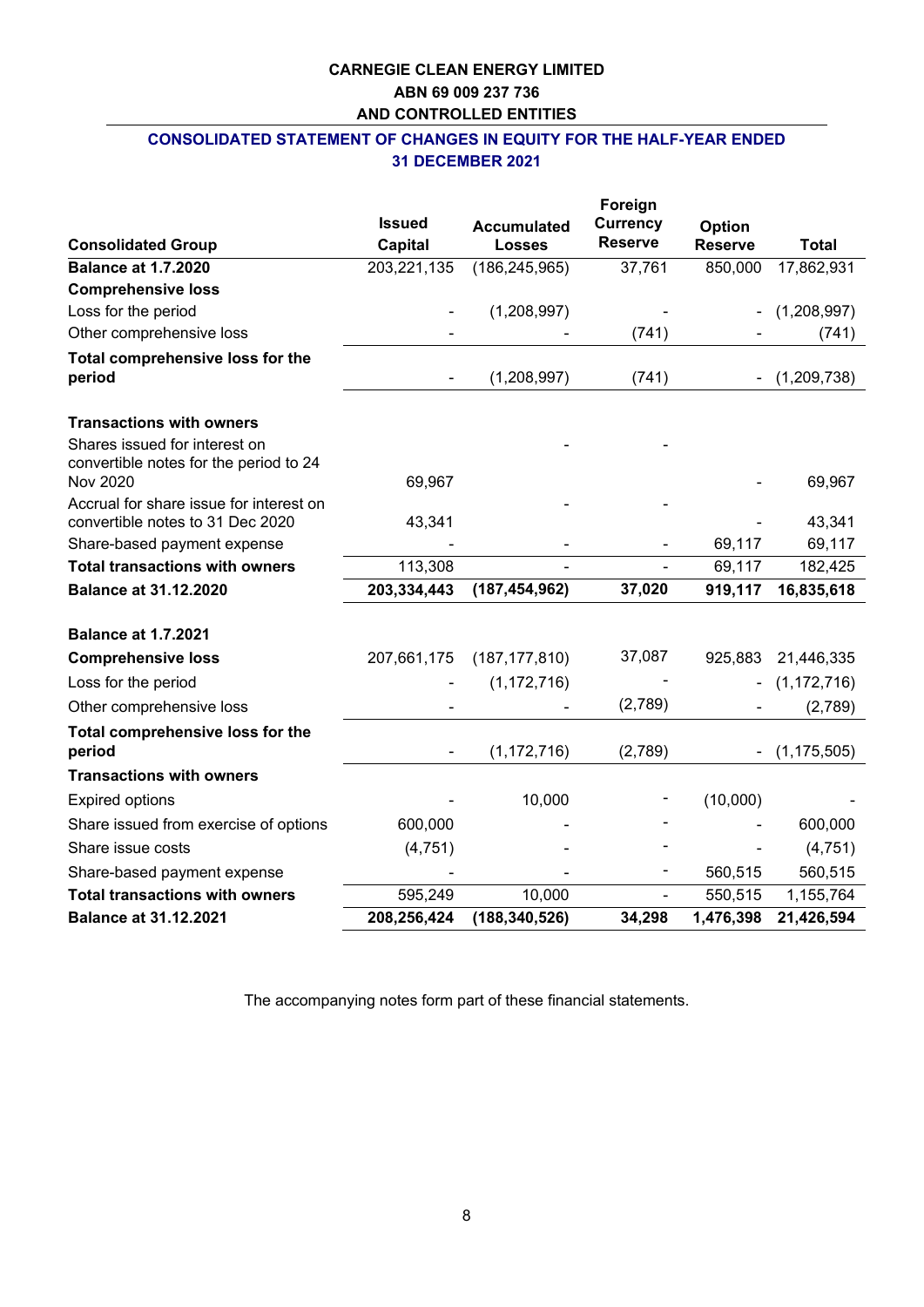## **CONSOLIDATED STATEMENT OF CASH FLOWS FOR THE HALF-YEAR ENDED 31 DECEMBER 2021**

|                                                            | <b>Consolidated Group</b> |            |
|------------------------------------------------------------|---------------------------|------------|
|                                                            | 31.12.2021                | 31.12.2020 |
|                                                            | \$                        | \$         |
| <b>CASH FLOWS FROM OPERATING ACTIVITIES</b>                |                           |            |
| Receipts from customers                                    | 249,478                   | (243)      |
| Receipts from royalty sale                                 | 1,100,000                 |            |
| Interest received                                          | 7,596                     | 3,260      |
| Payments to suppliers and employees                        | (515, 433)                | (638, 869) |
| Receipts from R&D Tax Rebate                               | 106,575                   | 749,938    |
| Net cash provided by operating activities                  | 948,216                   | 114,086    |
| <b>CASH FLOWS FROM INVESTING ACTIVITIES</b>                |                           |            |
| Payments for development of asset                          | (791, 178)                | (191, 604) |
| Receipts for development of asset                          | 358,632                   | 86,846     |
| Purchase of property, plant and equipment                  | (1, 351)                  | (71, 680)  |
| Proceeds from disposal of assets                           |                           | 22,589     |
| Net cash used in investing activities                      | (433, 897)                | (153, 849) |
| <b>CASH FLOWS FROM FINANCING ACTIVITIES</b>                |                           |            |
| Net proceeds from issue of shares                          | 600,000                   |            |
| Share issue costs                                          | (4, 751)                  |            |
| Payments for leases                                        | (47, 162)                 |            |
| Net cash provided by financing activities                  | 548,087                   |            |
| Net increase/(decrease) in cash held                       | 1,062,406                 | (39, 763)  |
| Cash and cash equivalents at beginning of financial period | 3,633,171                 | 3,414,671  |
| Cash and cash equivalents at end of financial period       | 4,695,577                 | 3,374,908  |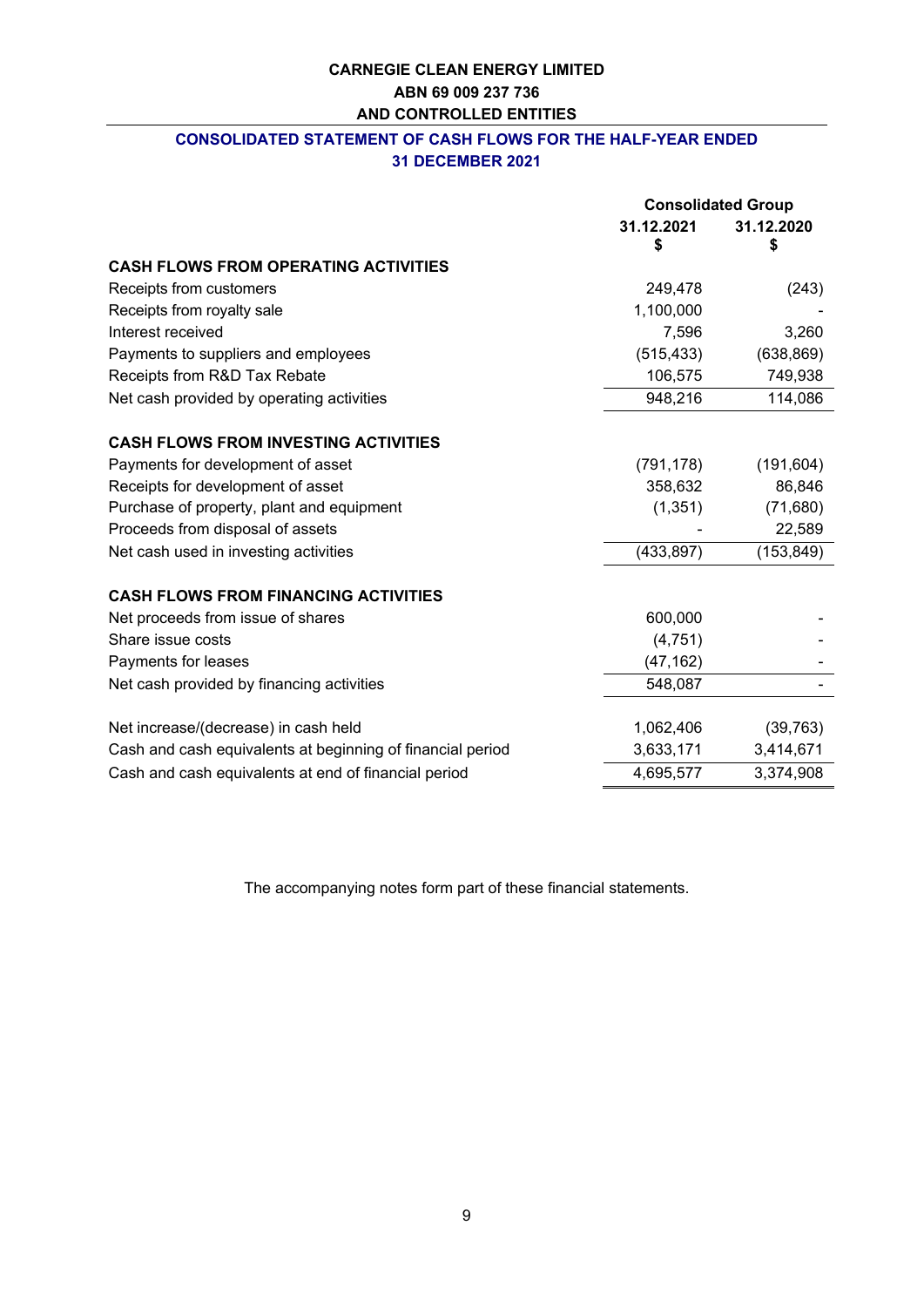#### **NOTES TO THE FINANCIAL STATEMENTS FOR THE HALF-YEAR ENDED 31 DECEMBER 2021**

#### **NOTE 1: STATEMENT OF SIGNIFICANT ACCOUNTING POLICIES**

#### **a) Statement of Compliance**

These interim condensed financial statements are general purpose financial statements prepared in accordance with the requirements of the Corporations Act 2001, applicable accounting standards including AASB 134 'Interim Financial Reporting', Accounting Interpretations and other authoritative pronouncements of the Australian Accounting Standards Board ('AASB'). Compliance with AASB 134 ensures compliance with IAS 34 'Interim Financial Reporting'. The Consolidated Group is a for-profit entity for financial reporting purposes under Australian Accounting Standards.

This condensed half-year financial statements do not include full disclosures of the type normally included in an annual financial report. Therefore, they cannot be expected to provide as full an understanding of the financial performance, financial position and cash flows of the Consolidated Group as in the full annual financial report.

It is recommended that these financial statements be read in conjunction with the annual financial report for the year ended 30 June 2021 and any public announcements made by Carnegie Clean Energy Limited during the half-year in accordance with continuous disclosure requirements arising under the Corporations Act 2001 and the ASX Listing Rules.

These interim financial statements were authorised for issue on 24 February 2022.

#### **b) Basis of Preparation**

The interim financial statements have been prepared on a historical cost basis. Cost is based on the fair value of the consideration given in exchange for assets. The Company is domiciled in Australia and all amounts are presented in Australian dollars, unless otherwise noted.

For the purpose of preparing the interim report, the half-year has been treated as a discrete reporting period.

The accounting policies and methods of computation adopted are consistent with those of the previous financial year and corresponding interim reporting period, except for the impact of the new and revised standards effective 1 July 2021 outlined in Note 2.

The preparation of the interim financial statements requires management to make judgements, estimates and assumptions that affect the application of accounting policies and the reported amounts of assets, liabilities, income and expense. Actual results may differ from these estimates. In preparing the interim financial statements, the significant judgements made by management in applying the Consolidated Group's accounting policies and the key sources of estimation uncertainty were the same as those applied to the consolidated financial report for the year ended 30 June 2021.

#### **NOTE 2: NEW STANDARDS, INTERPRETATIONS AND AMENDMENTS ADOPTED BY THE GROUP**

In the period ended 31 December 2021, the Directors have reviewed all of the new and revised Standards and Interpretations issued by the AASB that are relevant to the Consolidated Group and mandatory for the current reporting period. As a result of this review the Directors have determined that there is no material impact on the group of the new Standards and Interpretations mandatory for the current reporting period and, therefore, no change is necessary to Consolidated Group accounting policies.

#### *Standards and Interpretations in issue not yet effective*

The Directors have also reviewed all of the new and revised Standards and Interpretations in issue not yet mandatory. As a result of this review the Directors have determined that there will be no material impact of the Standards and Interpretations in issue not yet mandatory and they have not been early adopted.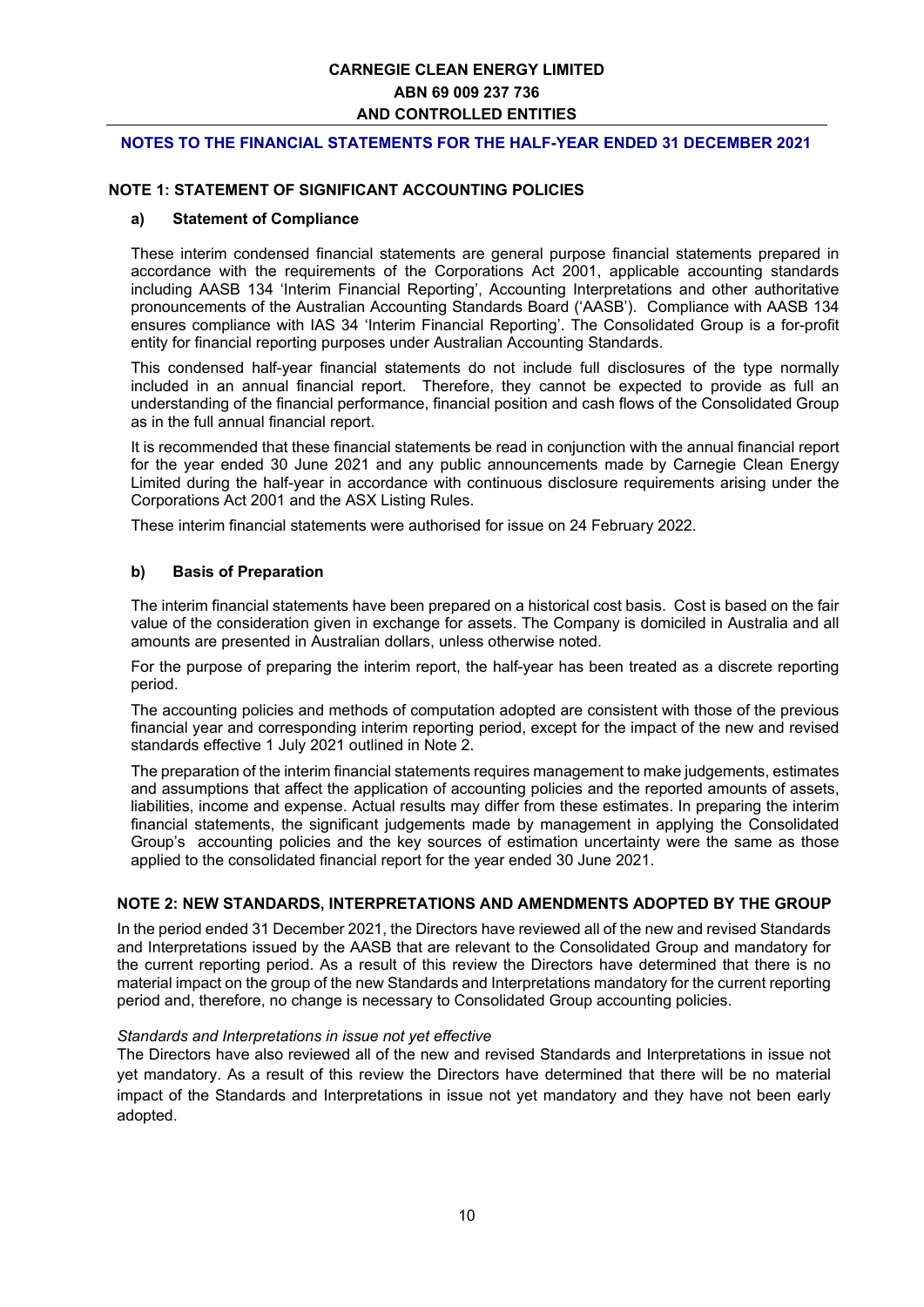#### **NOTES TO THE FINANCIAL STATEMENTS FOR THE HALF-YEAR ENDED 31 DECEMBER 2021**

### **NOTE 3: REVENUE AND OTHER INCOME**

|                            |                  | <b>Consolidated Group</b> |  |  |
|----------------------------|------------------|---------------------------|--|--|
| Sales revenue              | 31.12.2021<br>\$ | 31.12.2020<br>\$          |  |  |
| Electricity sales          | 226,797          |                           |  |  |
| Labour Income adjustment   |                  | (243)                     |  |  |
|                            | 226,797          | (243)                     |  |  |
| Other sundry income        |                  |                           |  |  |
| Interest income            | 5,834            | 8,885                     |  |  |
| Returned bank guarantee    |                  | 68,342                    |  |  |
| Sublease of office         | 7,705            | 10,915                    |  |  |
| Overseas consulting income | 4,217            |                           |  |  |
|                            | 17,756           | 88,142                    |  |  |

| <b>NOTE 4: DEPRECIATION</b>                  | <b>Consolidated Group</b> |                  |  |
|----------------------------------------------|---------------------------|------------------|--|
|                                              | 31.12.2021<br>S           | 31.12.2020<br>\$ |  |
|                                              |                           |                  |  |
| Depreciation – property, plant and equipment | 100.479                   | 202,091          |  |
| Depreciation – right of use asset            | 39.940                    | 39,940           |  |
|                                              | 140,419                   | 242,031          |  |

| <b>NOTE 5: RIGHT-OF-USE ASSETS</b>   | <b>Consolidated Group</b> |            |  |
|--------------------------------------|---------------------------|------------|--|
|                                      | 31.12.2021                | 30.06.2021 |  |
|                                      | S                         | S          |  |
| Cost                                 | 159.761                   | 159.761    |  |
| Accumulated depreciation             | (159,761)                 | (119, 821) |  |
| Closing balance at end of the period | $\overline{\phantom{0}}$  | 39,940     |  |

| <b>Consolidated Group</b>  |                       |
|----------------------------|-----------------------|
| Half-year to<br>31.12.2021 | Year to<br>30.06.2021 |
| S                          | \$                    |
| 39,940                     | 119,821               |
| (39,940)                   | (79, 881)             |
|                            | 39,940                |
|                            |                       |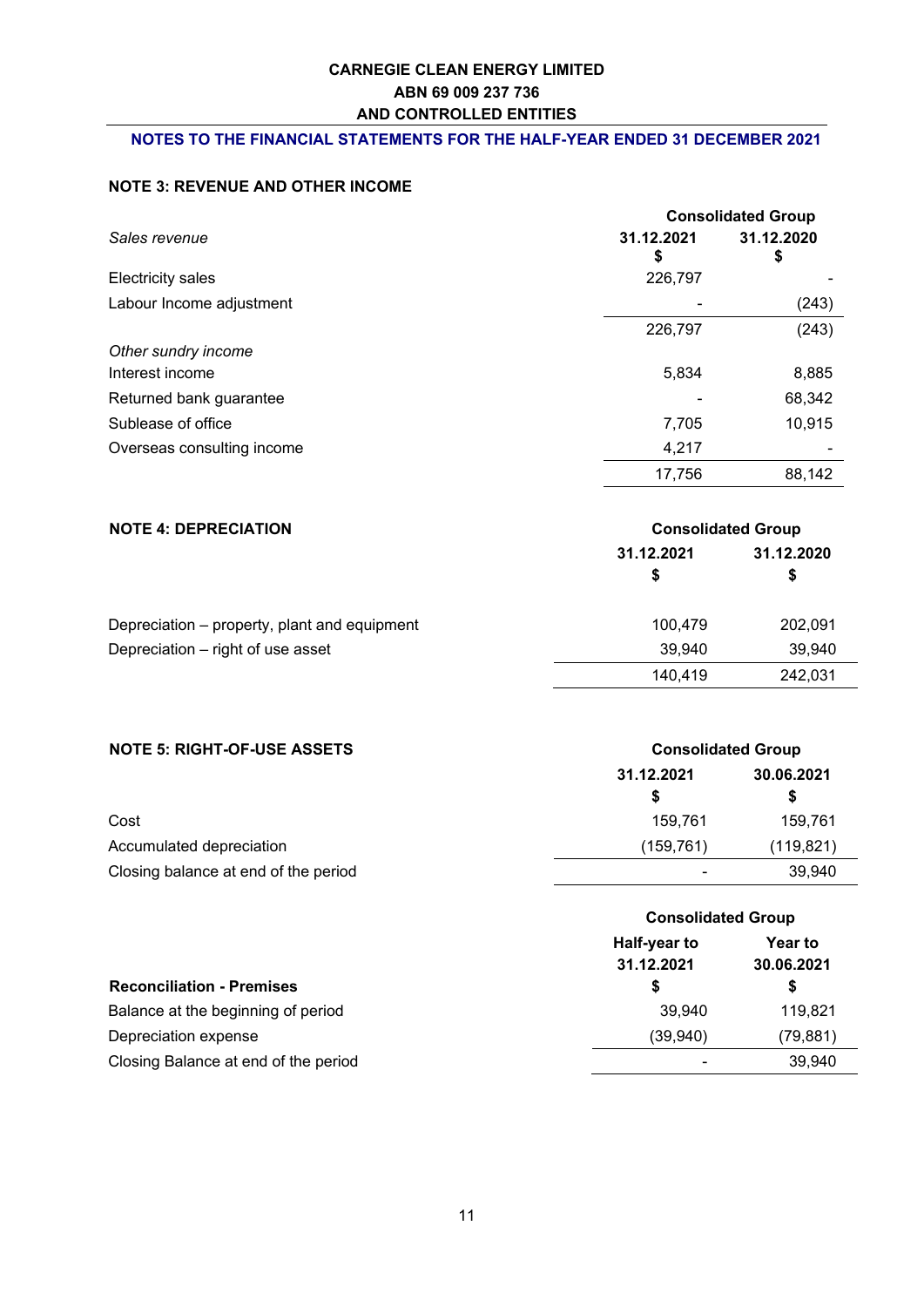#### NOTES TO THE FINANCIAL STATEMENTS FOR THE HALF-YEAR ENDED 31 DECEMBER 2021

#### NOTE 6: TRADE AND OTHER RECEIVABLES

|                                            | <b>Consolidated Group</b> |            |  |
|--------------------------------------------|---------------------------|------------|--|
| <b>CURRENT</b>                             | 31.12.2021                | 30.06.2021 |  |
|                                            | \$                        | \$         |  |
| Trade receivables                          | 42,881                    | 71,315     |  |
| <b>GST</b> receivable                      | 4,713                     | 37,662     |  |
| Prepayments                                | 15,753                    | 42,837     |  |
| Other receivables                          | 1,429                     | 247,033    |  |
| Receivable for sale of gold royalty rights |                           | 1,000,000  |  |
|                                            | 64,776                    | 1,398,847  |  |
| NON-CURRENT                                |                           |            |  |
| Security deposits                          | 539,703                   | 539,336    |  |
|                                            | 539,703                   | 539,336    |  |

#### NOTE 7: PROPERTY, PLANT AND EQUIPMENT

|                                      | <b>Consolidated Group</b>  |                              |  |
|--------------------------------------|----------------------------|------------------------------|--|
| Movements for the period             | Half-year to<br>31.12.2021 | <b>Year to</b><br>30.06.2021 |  |
|                                      | S                          | \$                           |  |
| Balance at the beginning of period   | 2,092,948                  | 2,357,941                    |  |
| Additions                            | 83,455                     | 143,505                      |  |
| <b>Disposals</b>                     |                            |                              |  |
| Depreciation expense                 | (100, 479)                 | (408, 498)                   |  |
| Carrying amount at the end of period | 2,075,924                  | 2,092,948                    |  |

### NOTE 8: INTANGIBLE ASSETS

| Impairment on assets<br>a)                            | <b>Consolidated Group</b><br>31.12.2021<br>30.06.2021<br>\$<br>\$ |            |
|-------------------------------------------------------|-------------------------------------------------------------------|------------|
| <b>CETO Technology</b>                                |                                                                   | (366, 607) |
| Intangibles – CETO technology development asset<br>b) |                                                                   |            |
| Opening Balance at beginning of period                | 14,274,621                                                        | 14,590,973 |
| Subsequent development expenditure - CETO Technology  | 503,779                                                           | 1,181,316  |
| Impairment expense (i)                                |                                                                   | (159, 218) |
| Other grants received                                 | (358, 632)                                                        | (971, 843) |
| R&D tax incentive                                     | 98,598                                                            | (366,607)  |
| Balance as at the end of the period                   | 14.518.366                                                        | 14.274.621 |

(i) The impairment expense was recognised due to the Wave Hub project finalisation held in CETO Wave Energy UK Limited.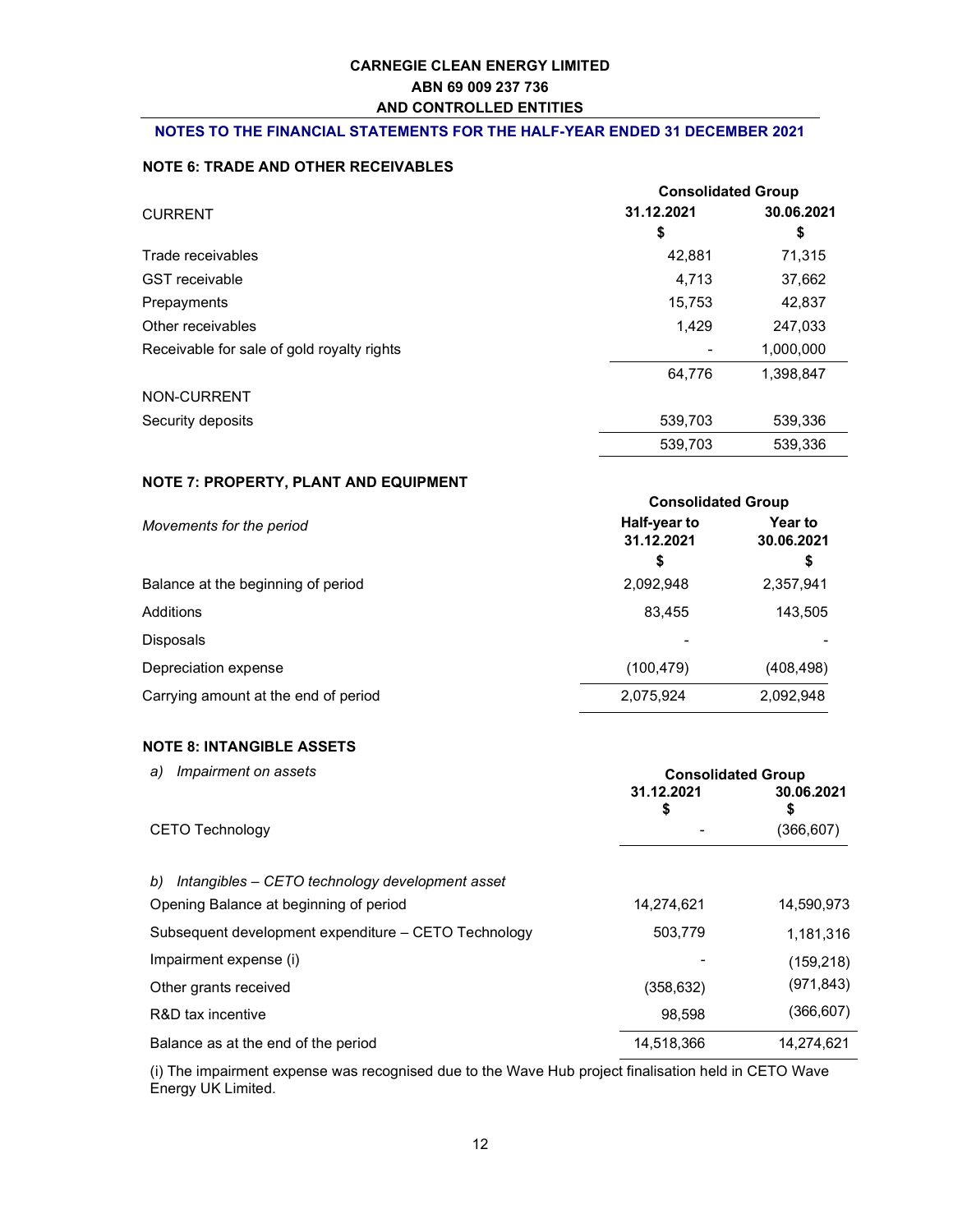#### **NOTES TO THE FINANCIAL STATEMENTS FOR THE HALF-YEAR ENDED 31 DECEMBER 2021**

#### **NOTE 9: TRADE AND OTHER PAYABLES**

|                 |                 | <b>Consolidated Group</b> |  |
|-----------------|-----------------|---------------------------|--|
|                 | 31.12.2021<br>S | 30.06.2021<br>\$          |  |
| Trade creditors | 124,940         | 162,785                   |  |
| GST payable     | 27,212          |                           |  |
| Accruals        | 152,666         | 170,977                   |  |
|                 | 304,818         | 333,762                   |  |

### **NOTE 10: LEASE LIABILITY**

|                         | <b>Consolidated Group</b> |                 |
|-------------------------|---------------------------|-----------------|
|                         | 31.12.2021                | 30.06.2021<br>æ |
| Current lease liability | ۰                         | 47,162          |
| Total lease liability   | ۰                         | 47,162          |

|                                        | <b>Consolidated Group</b>       |                             |
|----------------------------------------|---------------------------------|-----------------------------|
|                                        | Half-year to<br>31.12.2021<br>S | Year to<br>30.06.2021<br>\$ |
| Movements for the period               |                                 |                             |
| Opening balance at beginning of period | 47,162                          | 128,484                     |
| Principal repayments                   | (47, 162)                       | (81, 322)                   |
| Closing balance at end of period       |                                 | 47,162                      |

As at 31 December 2021, the lease for the Company's offices expired and it reverted to a month by month lease. In January 2022, a lease extension was negotiated for 3 years and signed.

#### **NOTE 11: BORROWINGS**

| a) Convertible notes                                     | <b>Consolidated Group</b> |            |  |  |
|----------------------------------------------------------|---------------------------|------------|--|--|
|                                                          | 31.12.2021                | 30.06.2021 |  |  |
| <b>CURRENT</b>                                           |                           |            |  |  |
| March 2021 Convertible Notes (113 $@$ \$25,000 per note) | $\blacksquare$            |            |  |  |
|                                                          | -                         |            |  |  |

|                                            |                                  | <b>Consolidated Group</b>          |  |  |
|--------------------------------------------|----------------------------------|------------------------------------|--|--|
|                                            | Half-year to<br>31.12.2021<br>\$ | <b>Year to</b><br>30.06.2021<br>\$ |  |  |
| Balance at the beginning of period         | $\overline{\phantom{a}}$         | 2,825,000                          |  |  |
| Conversion to equity during the period (i) | $\overline{\phantom{0}}$         | (2,825,000)                        |  |  |
|                                            | ۰                                |                                    |  |  |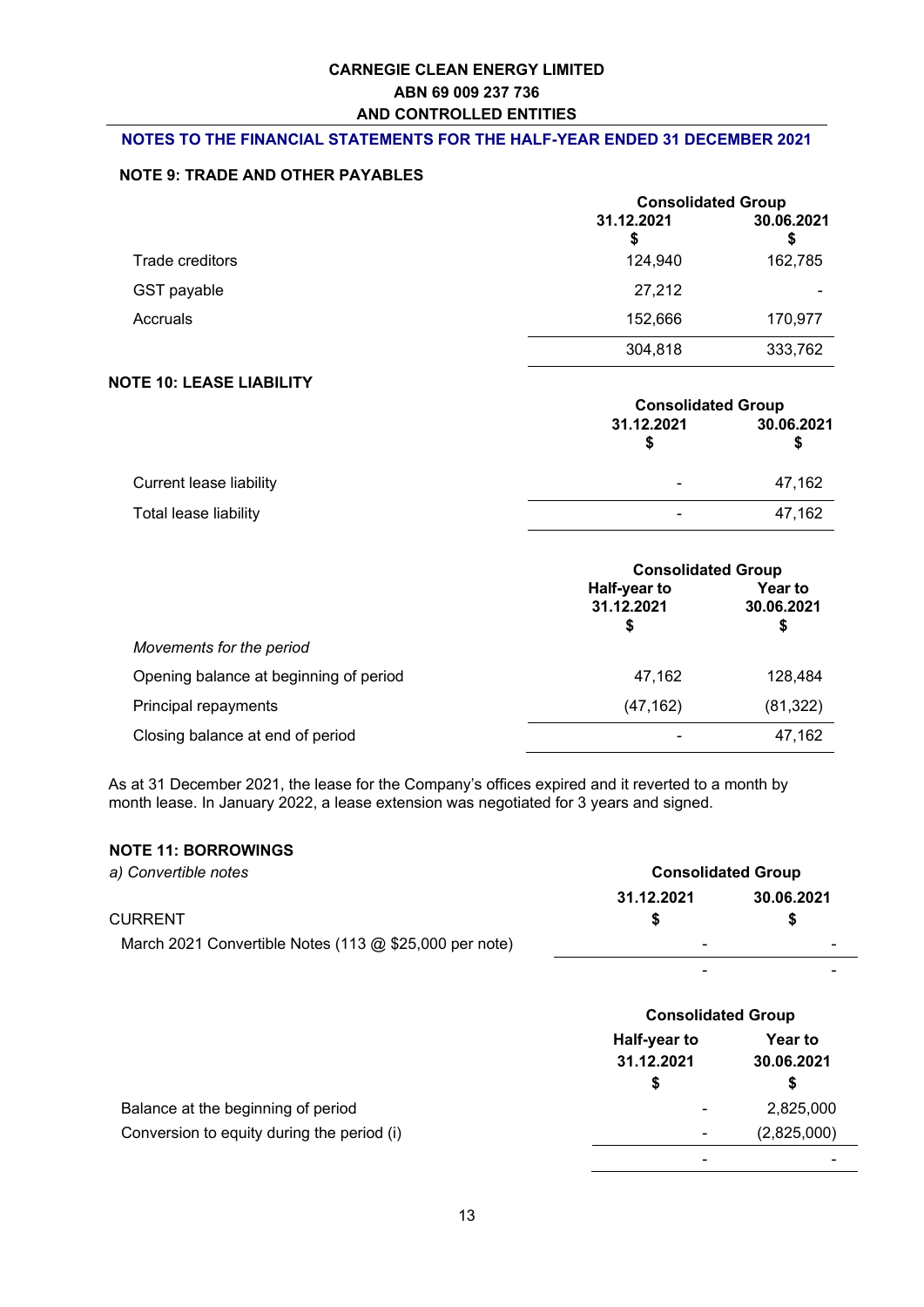#### **NOTES TO THE FINANCIAL STATEMENTS FOR THE HALF-YEAR ENDED 31 DECEMBER 2021**

#### **NOTE 12: SHARE CAPITAL**

|    |                                                        | <b>Consolidated Group</b>  |                           |
|----|--------------------------------------------------------|----------------------------|---------------------------|
|    |                                                        | Half-year to<br>31.12.2021 | Year to<br>30.06.2021     |
|    |                                                        | No.                        | No.                       |
| a. | <b>Ordinary shares number</b>                          |                            |                           |
|    | At the beginning of reporting period                   | 14,702,573,710             | 11,141,452,450            |
|    | Shares issued during the year                          |                            | 3,561,121,260             |
|    | Options exercised during the year                      | 400,000,000                |                           |
|    | At reporting date                                      | 15,102,573,710             | 14,702,573,710            |
|    |                                                        |                            | <b>Consolidated Group</b> |
|    |                                                        |                            |                           |
|    |                                                        | Half-year to               | <b>Year to</b>            |
| b. | Ordinary shares \$                                     | 31.12.2021<br>S            | 30.06.2021<br>\$          |
|    | At the beginning of reporting period                   | 207,661,177                | 203,221,135               |
|    | Shares issued during the year                          |                            | 4,440,042                 |
|    | Options exercised during the year (net of issue costs) | 595,249                    |                           |

### **NOTE 13: RELATED PARTY TRANSACTIONS**

Company secretarial services have been provided by Mooney & Partners Pty Ltd, a company associated with Mr Grant Mooney during the period. These transactions were under normal commercial terms and the total fees paid were \$24,000 (2020: \$24,000).

Director Grant Mooney and Chief Executive Officer Jonathan Fievez jointly own solar energy microgrid operation and maintenance company EMC Asset Management Pty Ltd (EMCAM). EMCAM provides operation and maintenance services to Carnegie to maintain the Garden Island Solar Battery System. For the period, EMCAM was paid \$81,780 inclusive of GST for those services (2020: \$63,583).

#### **NOTE 14: SHARE OPTIONS**

166,000,000 options were issued during the half year to the CEO and other staff under the Company's Employee Incentive Plan. The following options are on issue at period:

|                                                                        | <b>Consolidated Group</b>  |                             |  |
|------------------------------------------------------------------------|----------------------------|-----------------------------|--|
|                                                                        | Half-year to<br>31.12.2021 | Year to<br>30.06.2021<br>\$ |  |
| Opening balance 5,465,000,000 (30 June 2021:                           |                            |                             |  |
| 2,805,000,000) options                                                 | 925,883                    | 850,000                     |  |
| Options issued                                                         | 560,515                    | 123,251                     |  |
| Options exercised                                                      |                            | (32, 357)                   |  |
| Options forfeited/expired                                              | (10,000)                   | (15,011)                    |  |
| Closing balance 4,695,500,000 (30 June 2021:<br>3,105,000,000 options) | 1,476,398                  | 925,883                     |  |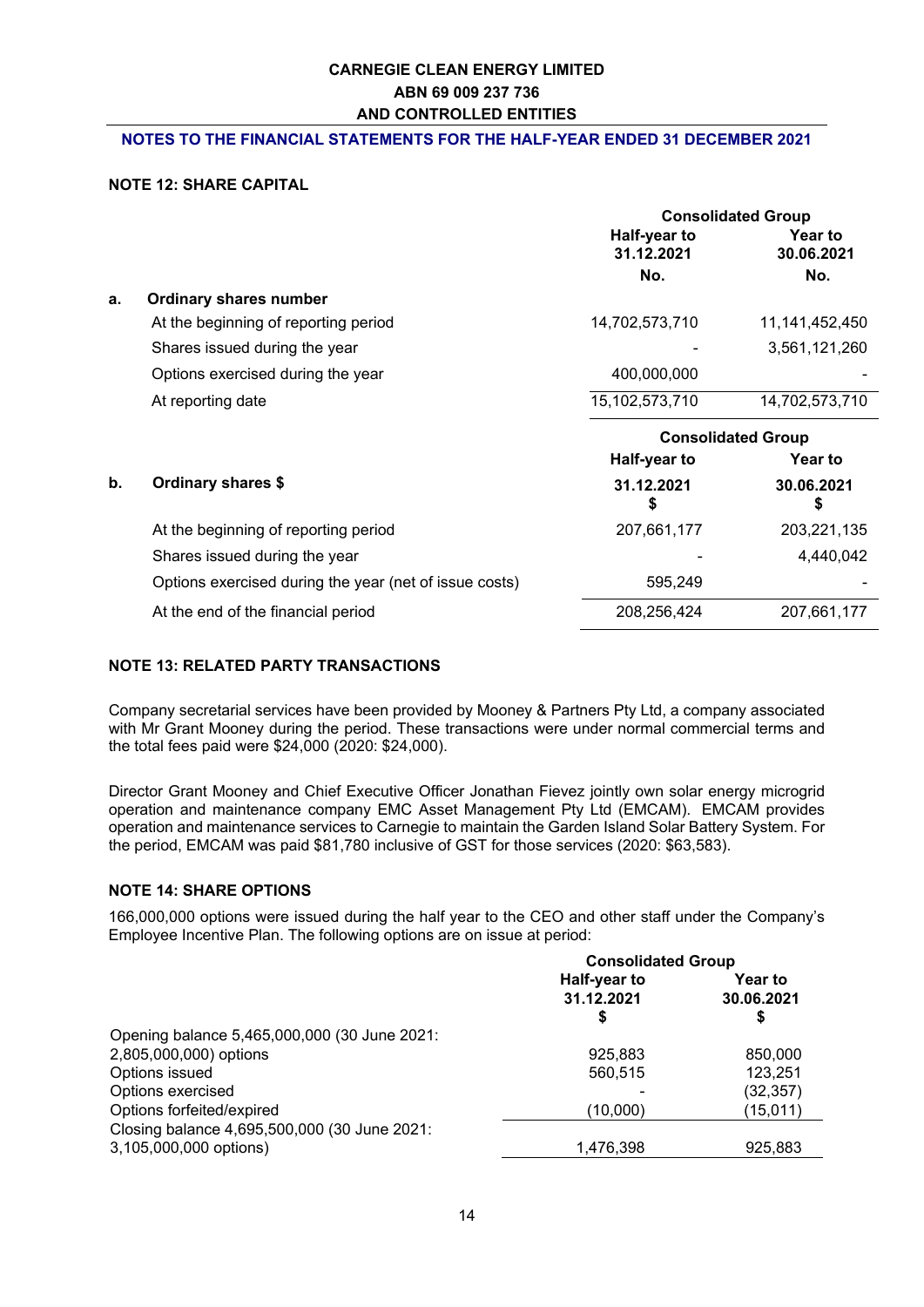#### **NOTES TO THE FINANCIAL STATEMENTS FOR THE HALF-YEAR ENDED 31 DECEMBER 2021**

#### **NOTE 14: SHARE OPTIONS (continued)**

For the options granted during the half-year ended 31 December 2021, the valuation model inputs used to determine the fair value at the grant date are outlined below:

| <b>Grant date</b> | <b>Expiry date</b> | <b>Share</b><br>price at<br>grant<br>date $($)$ | <b>Exercise</b><br>price (\$) | <b>Expected</b><br>volatility | <b>Dividend</b><br>yield | <b>Risk-free</b><br>interest<br>rate | <b>Fair value</b><br>at grant<br>date $($)$ |
|-------------------|--------------------|-------------------------------------------------|-------------------------------|-------------------------------|--------------------------|--------------------------------------|---------------------------------------------|
| 13 Oct 2021       | 13 Oct 2024        | 0.002                                           | 0.0036                        | 75%                           | $0.00\%$                 | 0.10%                                | \$105,000                                   |
| 23 Nov 2021       | 22 Nov 2024        | 0.003                                           | 0.0036                        | 75%                           | $0.00\%$                 | $0.10\%$                             | \$520,000                                   |
| 15 Sep 2021       | 15 Sep 2023        | 0.003                                           | 0.0036                        | 75%                           | $0.00\%$                 | 0.10%                                | \$17,600                                    |

The fair value of these options will be bought to account over the vesting period.

#### **NOTE 15: PROFIT/(LOSS) FROM DISCONTINUED OPERATIONS**

On 14 March 2019, Energy Made Clean Pty Ltd (EMC) was placed into voluntary administration. After holding meetings with creditors, the Administrators are taking steps to liquidate EMC. In addition, the loss from Northam Solar farm was also classified as a discontinued operation. On 28 October 2019 the Deed of Company Arrangement was effectuated, and debts and asset sales were moved to the creditors trust. The total amounts paid or received in this or prior year period relate to residual issues.

|                                            | <b>Consolidated Group</b> |            |  |
|--------------------------------------------|---------------------------|------------|--|
|                                            | 31.12.2021                | 31.12.2020 |  |
| (Loss)/Profit for the financial year from  |                           |            |  |
| discontinued operations                    | 14.942                    | (99, 519)  |  |
| Profit/(Loss) from discontinued operations | 14.942                    | (99, 519)  |  |

#### **NOTE 16: FAIR VALUE**

The fair value of financial assets and liabilities measured at fair value on a non-recurring basis approximate their carrying amount at balance date.

#### **NOTE 17: EVENTS SUBSEQUENT TO THE HALF-YEAR END**

There has been no additional matter or circumstance that has arisen after balance date that has significantly affected or may significantly affect, the operations of the Group, the results of those operations, or the state of affairs of the Group in future financial periods.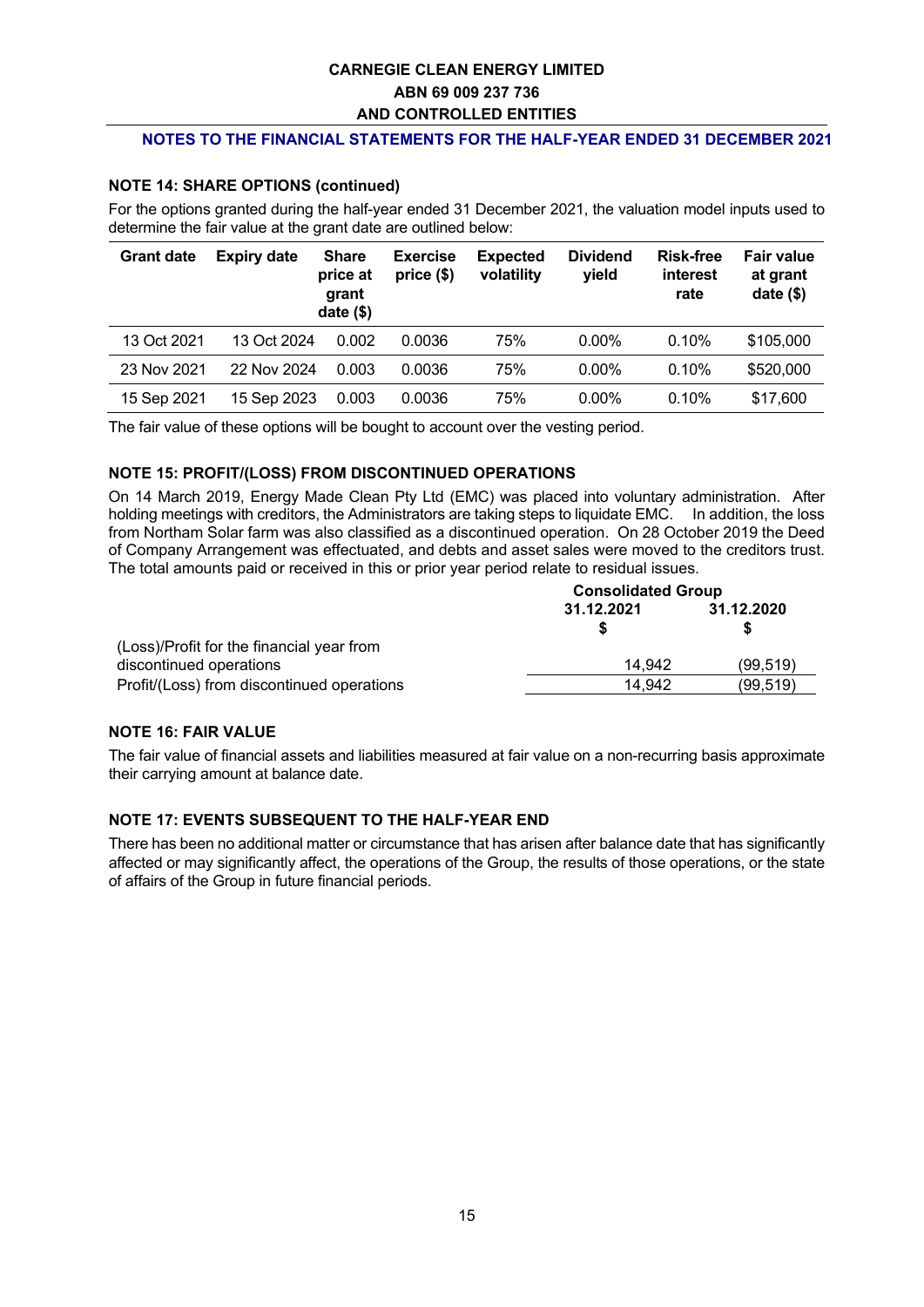**DIRECTORS' DECLARATION**

The Directors of the Company declare that:

- 1. The financial statements and notes, as set out on pages 6 to 15, are in accordance with the *Corporations Act 2001* and:
	- a. comply with Accounting Standards AASB 134: Interim Financial Reporting; and
	- b. give a true and fair view of the Consolidated Group's financial position as at 31 December 2021 and of its performance for the half-year ended on that date.
- 2. In the Directors' opinion, there are reasonable grounds to believe that the Company will be able to pay its debts as and when they become due and payable.

This declaration is made in accordance with a resolution of the Board of Directors.

Director **Chairman** 

Dated this 24<sup>th</sup> day of February 2022

**GRANT MOONEY TERRY STINSON**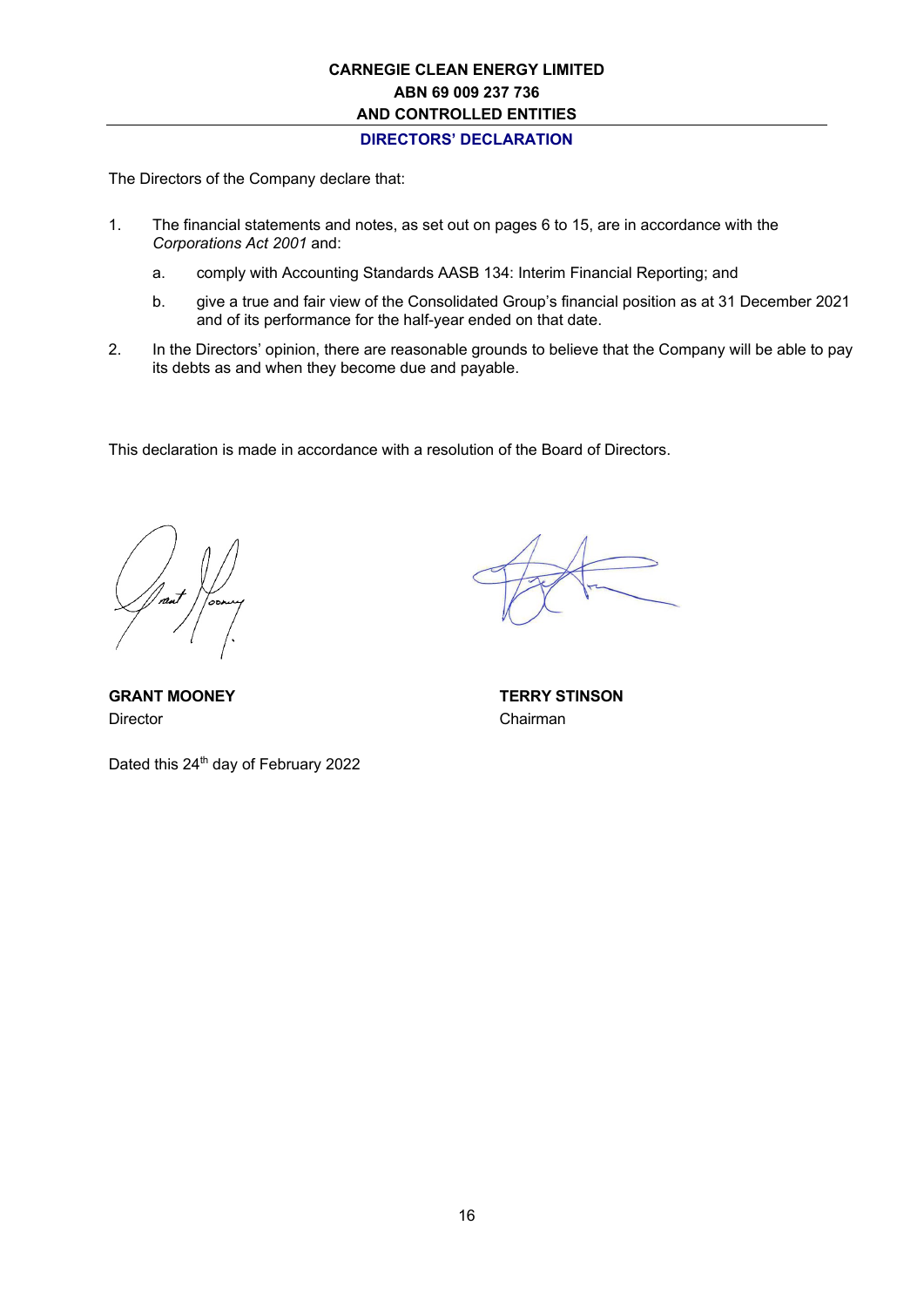

## **INDEPENDENT AUDITOR'S REVIEW REPORT**

To the members of Carnegie Clean Energy Limited

#### **Report on the Condensed Half-Year Financial Report**

#### *Conclusion*

We have reviewed the accompanying half-year financial report of Carnegie Clean Energy Limited ("the company") which comprises the consolidated statement of financial position as at 31 December 2021, the consolidated statement of profit or loss and other comprehensive income, the consolidated statement of changes in equity and the consolidated statement of cash flows for the half-year ended on that date, notes comprising a summary of significant accounting policies and other explanatory information, and the directors' declaration, for the consolidated group comprising the company and the entities it controlled at the half-year end or from time to time during the halfyear.

Based on our review, which is not an audit, we have not become aware of any matter that makes us believe that the half-year financial report of Carnegie Clean Energy Limited does not comply with the *Corporations Act 2001* including:

- (a) giving a true and fair view of the consolidated group's financial position as at 31 December 2021 and of its performance for the half-year ended on that date; and
- (b) complying with Accounting Standard AASB 134 *Interim Financial Reporting* and the *Corporations Regulations 2001*.

#### *Basis for conclusion*

We conducted our review in accordance with ASRE *2410 Review of a Financial Report Performed by the Independent Auditor of the Entity*. Our responsibilities are further described in the *Auditor's responsibility for the review of the financial report* section of our report. We are independent of the company in accordance with the auditor independence requirements of the *Corporations Act 2001* and the ethical requirements of the Accounting Professional and Ethical Standards Board's APES 110 *Code of Ethics for Professional Accountants (including Independence Standards)* (the Code) that are relevant to our audit of the annual financial report in Australia. We have also fulfilled our other ethical responsibilities in accordance with the Code.

#### *Responsibility of the directors for the financial report*

The directors of the company are responsible for the preparation of the half-year financial report that gives a true and fair view in accordance with Australian Accounting Standards and the *Corporations Act 2001* and for such internal control as the directors determine is necessary to enable the preparation of the half-year financial report that gives a true and fair view and is free from material misstatement, whether due to fraud or error.

#### hlb.com.au

HLB Mann Judd (WA Partnership) ABN 22 193 232 714 Level 4, 130 Stirling Street, Perth WA 6000 / PO Box 8124 Perth BC WA 6849 T: +61 (0)8 9227 7500 E: mailbox@hlbwa.com.au Liability limited by a scheme approved under Professional Standards Legislation.

HLB Mann Judd (WA Partnership) is a member of HLB International, the global advisory and accounting network